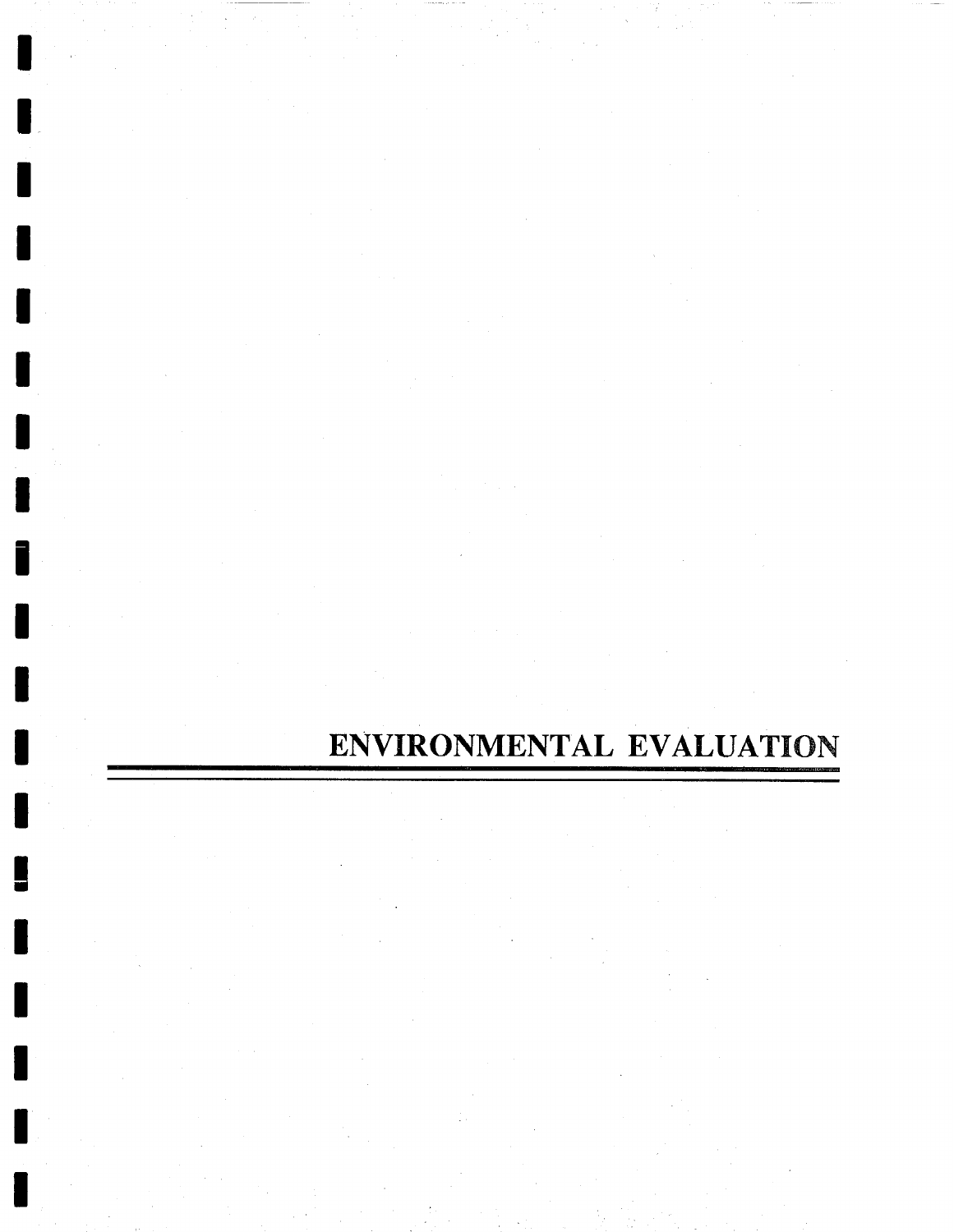

# **! Chapter Seven ENVIRONMENTAL EVAI JUATION**

# INTRODUCTION

**!** 

**!** 

**i** 

**I** 

**I** 

**I** 

**I** 

**!** 

**I** 

**I** 

**I** 

**!** 

**!** 

Analysis of the potential environmental impacts of proposed airport development projects is an important component of the Airport Master Plan process. The primary purpose of this chapter is to evaluate the proposed development program for the new Benson Municipal Airport to determine whether proposed development actions individually or collectively would significantly affect the quality of the environment. A major component of this evaluation is to coordinate with appropriate federal, state and local agencies to identify potential environmental concerns that should be considered prior to the design and construction of the new airport. Agency coordination consisted of two separate letters requesting comments and/or information regarding the proposed airport. The first letter requested comments on Sites A, C, D, H, and I. Since Site F1 was ultimately selected, a second letter was distributed to provide agencies a second opportunity to comment. Issues of concern that were identified as part of this process, are presented in the following discussion. Letters received from various agencies are included in Appendix A.

The construction of the proposed Benson Municipal Airport will require compliance with the National Environmental Policy Act of 1969 (NEPA). Compliance with NEPA is generally satisfied by the preparation of an Environmental Assessment (EA) or Environmental Impact Statement (EIS). While this section of the master plan is not intended to satisfy NEPA requirements, it is intended to supply a preliminary review of environmental considerations that would be analyzed in more detail within the NEPA process. This environmental analysis includes a preliminary examination of each of the environmental impact categories outlined in FAA Order 5050.4A, Airport Environmental Handbook.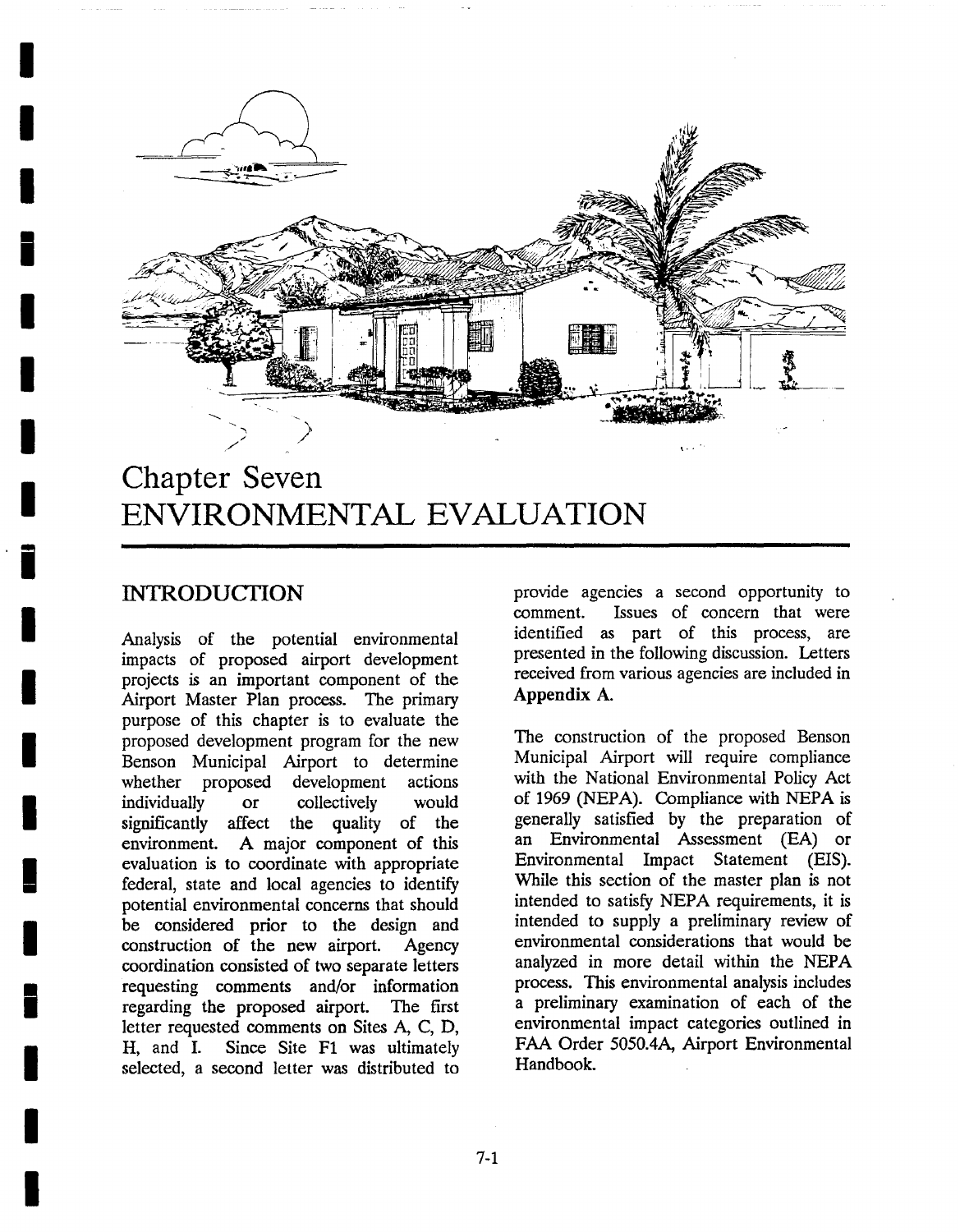# **PROPOSED DEVELOPMENT**

As a result of the Master Plan analysis, a number of airport improvements have been recommended for implementation over the next 20 years. Drawing No. 1 (Chapter Six) illustrates the development proposed during this period. A list of the major projects planned for completion follows.

- Grading and Drainage
- Construct Access Road to Site
- Install Utilities
- Construct Runway and Taxiway
- Construct Aircraft Parking Apron
- Construct Auto Parking
- Install Airfield Ligthing, Landing Aids,
- Navigational Aids
- Pave Access Road
- Construct Fuel Storage Facility
- Construct Terminal Building
- Construct T-hangars
- Construct FBO Building/Hangar

# **ENVIRONMENTAL CONSEQUENCES - SPECIFIC IMPACI'S**

The purpose of this section is to briefly examine potential impact areas as they relate to the proposed airport development actions. The following subsections address each of the specific impact categories outlined by FAA Order 5050.4A.

#### **NOISE**

In Chapter Five potential impacts related to noise were examined through the development of noise exposure patterns, or contours. These contours were developed based on the type and quantity of operations forecasted for the year 2010. The noise contours generated were overlaid on the proposed airport layout for each site considered for the new Benson Municipal Airport. Exhibit 5N depicts the noise contours as they relate to the selected site.

For the year 2010, the total area included within the 60+ Ldn noise contour area would be 396 acres. One hundred and ninety of these acres are contained within the 65 + Ldn contour, and 57 of these acres are included within the 75+ Ldn noise contour.

#### COMPATIBLE LAND USE

Noise contours can be used as a tool to determine potential incompatible land uses. To identify the land uses potentially impacted, aircraft noise contours are overlaid on current and future land use maps for the airport and vicinity.

Federal Aviation Regulation Part 150, which recommends guidelines for land use compatibility within various levels of noise exposure, indicates that mobile home parks, outdoor music shells and amphitheaters are incompatible with noise above 65 Ldn. Schools and residential uses other than mobile homes also are generally incompatible with noise above Ldn 65, however, the guidelines note that, where local communities determine that these uses are permissible, sound attenuation measures should be used. Several other uses including hospitals, nursing homes, churches, auditoriums, livestock breeding, amusements, parks, resorts, and camps are considered incompatible at levels above 75 Ldn. Experience has shown that new residential development should be prohibited in areas subject to noise exceeding Ldn 65.

The proposed site for the new Benson Municipal Airport is located within the jurisdiction of Cochise County. It is approximately two and one half miles north of Interstate 10, about one half mile north of and roughly parallel to the Southern Pacific Railroad, and two miles west of Ocotillo Road.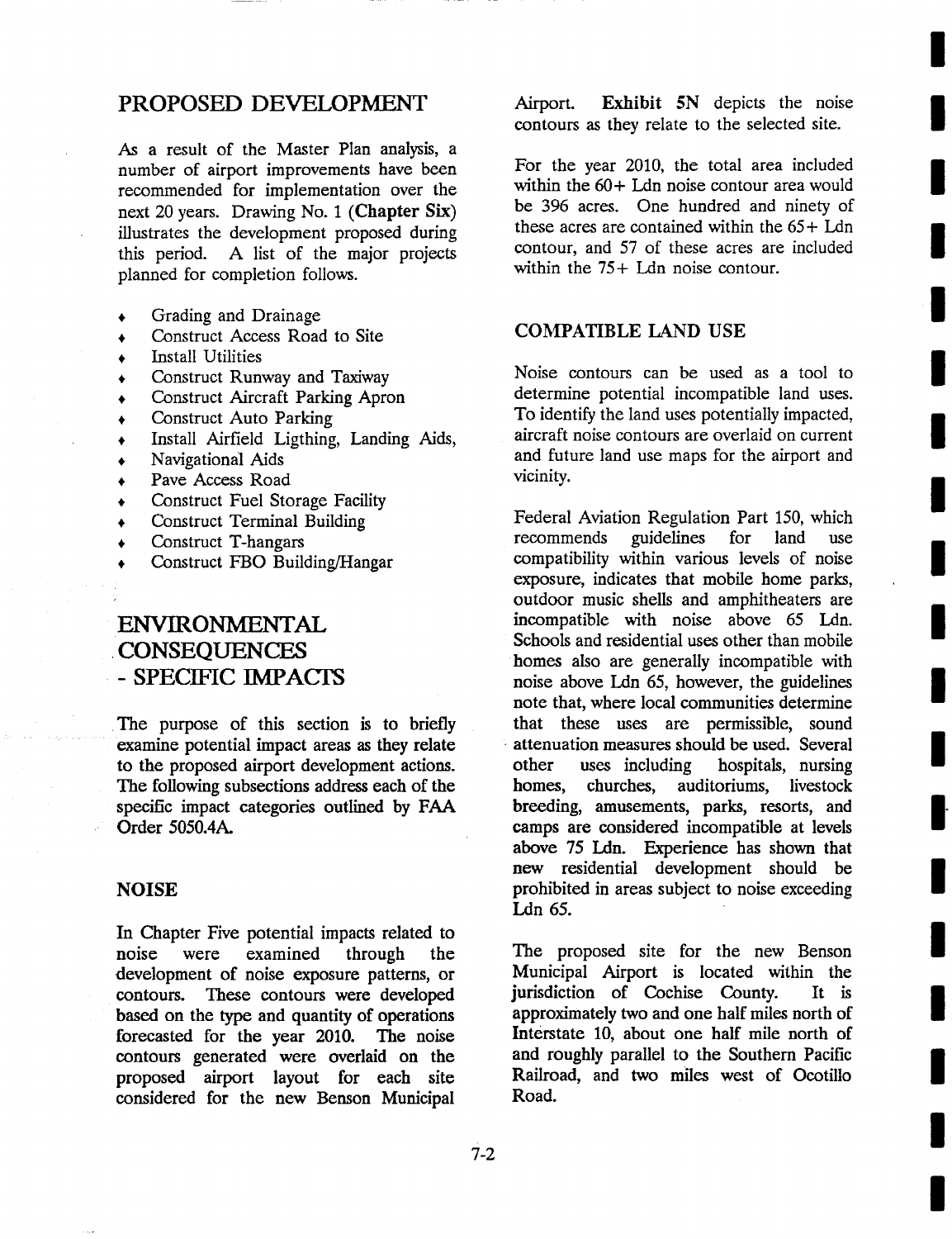At this time, all of land identified for acquisition for the proposed new airport is State owned and is leased for livestock grazing purposes. No residences or other habitable structures are located within the 60 Ldn noise exposure area for Site F1. The closest noise sensitive land uses are residential units situated along Ocotillo Road, over two miles from the east end of the proposed runway location. No specific land use plans have been developed for this area, however, additional growth of residential land uses is anticipated in the vicinity of Ocotillo Road.

Development of the airport on this site would reduce the amount of land in the area devoted to the grazing of livestock and could serve as a barrier to the movement of livestock in the immediate area.

The current zoning designation for the proposed airport site is RU-4. This is a rural, residential district, which does allows a number of other uses, some requiring special use permits. The number four designates a minimum lot size of four acres. Permitted uses include most types of single and multiple family housing, a number of governmental services, some utility installations, churches, golf courses, cemeteries, and recreational facilities or clubs excluding those using amplifiers or loudspeakers outside of buildings. In this zone, most business and industrial uses are approved on a case by case basis, through a public hearing process. The siting of an airport would normally require the completion of the special use process, however, since the airport would be owned by the City of Benson, the use would be exempt. According to the Planning Director, Jody N. Klein, the airport would be consistent with existing and planned land uses within the area.

#### SOCIAL IMPACTS

Social impacts known to result from airport improvement projects are often associated with relocation activities or other community disruption. Implementation of the proposed airport development will not require the relocation of residences or businesses.

The development of the proposed airport at Site F1 is not anticipated to alter surface transportation patterns; divide or disrupt established communities; disrupt orderly, planned development; nor create an appreciable change in employment.

# INDUCED SOCIOECONOMIC IMPACTS

Significant shifts in patterns of population movement or growth or public service demands are not anticipated as a result of the proposed project. It is expected, however, that the proposed new airport development would potentially induce positive socioeconomic impacts for the community over a period of years. The new airport, with expanded facilities and services, will encourage or attract additional users. It is expected to encourage tourism, industry, and trade as well as the future growth and expansion of the community's economic base. Future socioeconomic impacts resulting from the proposed development will be primarily positive in nature.

# AIR QUALITY

The federal government has set health-based ambient air quality standards for the following six pollutants: carbon monoxide (CO), nitrogen dioxide (NOx), sulphur dioxide (SOx), lead, and PM10 (particulate matter of 10 microns or smaller). Non-attainment refers to those areas that, by virtue of their air pollutant emission trends, violate these national standards.

The Arizona Department of Environmental Quality was contacted to determine the potential impacts the proposed development would have on air quality. According to their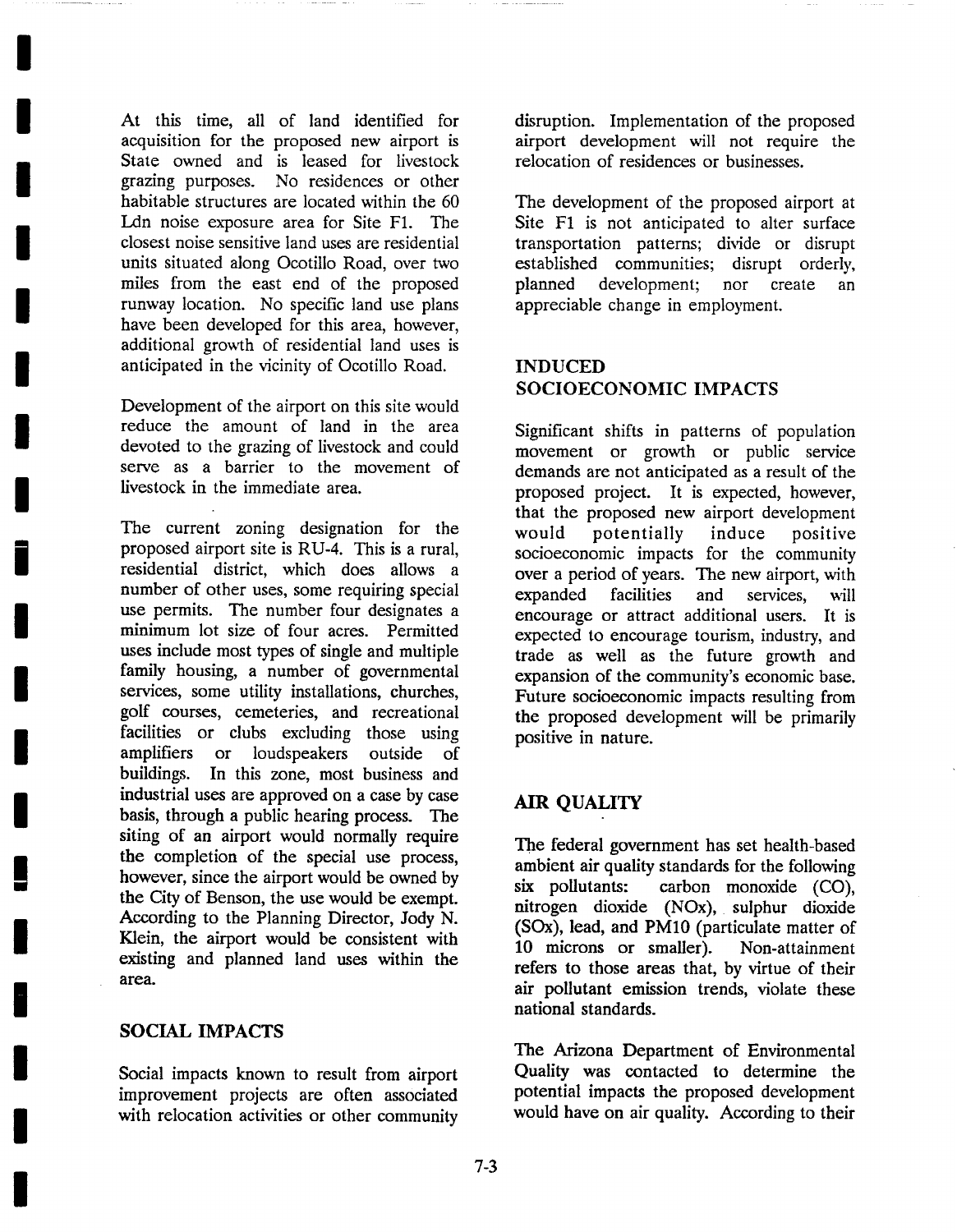written response dated March 30, 1990, included within Appendix A, the planned project is located in an area that is currently meeting all federal health standards for air pollution levels, and no adverse air quality impact is anticipated as a result of the proposed project. Since the area would be considered to have a medium probability of violating the NAAQS standards for particulate in the future, however, it was recommended that steps be taken during construction and implementation activities to minimize the amount of particulate matter (fugitive dust) generated as a result of the project.

The generation of fugitive dust as a result of construction activities is anticipated due to the movement of heavy construction equipment and the exposure and disturbance of surface soils. This impact is expected to be both temporary and localized. The following preventive and mitigative measures were recommended and should be utilized during construction. Applicable State 'regulations are contained in AAC R18-2-404.

#### Site Preparation

- , Minimize land disturbance
- Use watering trucks to minimize dust
- , Cover trucks when hauling dirt
- Stabilize the surface of dirt piles if not removed immediately
- Use windbreaks to prevent any accidental dust pollution
- Limit vehicular paths and stabilize these temporary roads
- , Grade to prevent soil from washing onto paved roadways

#### Construction

- , Cover trucks when transporting materials
- Use dust suppressants on traveled paths which are not paved
- , Minimize unnecessary vehicular and machinery activities
- Minimize dirt track-out by washing or cleaning trucks before leaving the construction site

#### Post Construction

- , Revegetate any disturbed land not used
- Remove unused material
- Remove dirt piles
- , Revegetate all vehicular paths created during construction to avoid future offroad vehicular activities

According to the handbook "Air Quality Procedures for Civilian Airports and Air Force Bases" Report No. FAA-EE-82-21, if the proposed action is in a state which does not have applicable indirect source review (ISR) requirements, as with the State of Arizona, then projected airport activity levels are examined. According to the handbook, air quality analysis is not required for the proposed actions since the proposed Benson Municipal Airport would be a general aviation airport with less than 180,000 forecast annual operations.

An air quality certification of this project must be pursued during the environmental process, pursuant to Order 5050.4A, which states that "The 1982 Airport Act requires that Airport Improvement program applications for projects involving airport location, runway location, or a major runway extension shall not be approved unless the governor of the state in which the project is located certifies that there is "reasonable assurance" that the project will be located, designed, constructed, and operated in compliance with applicable air and water quality standards".

# WATER QUALITY

Water quality concerns related to airport expansion most often relate to the following.

- Domestic sewage disposal
- Increased surface runoff and soil erosion
- Storage and handling of fuel, petroleum, solvents, etc.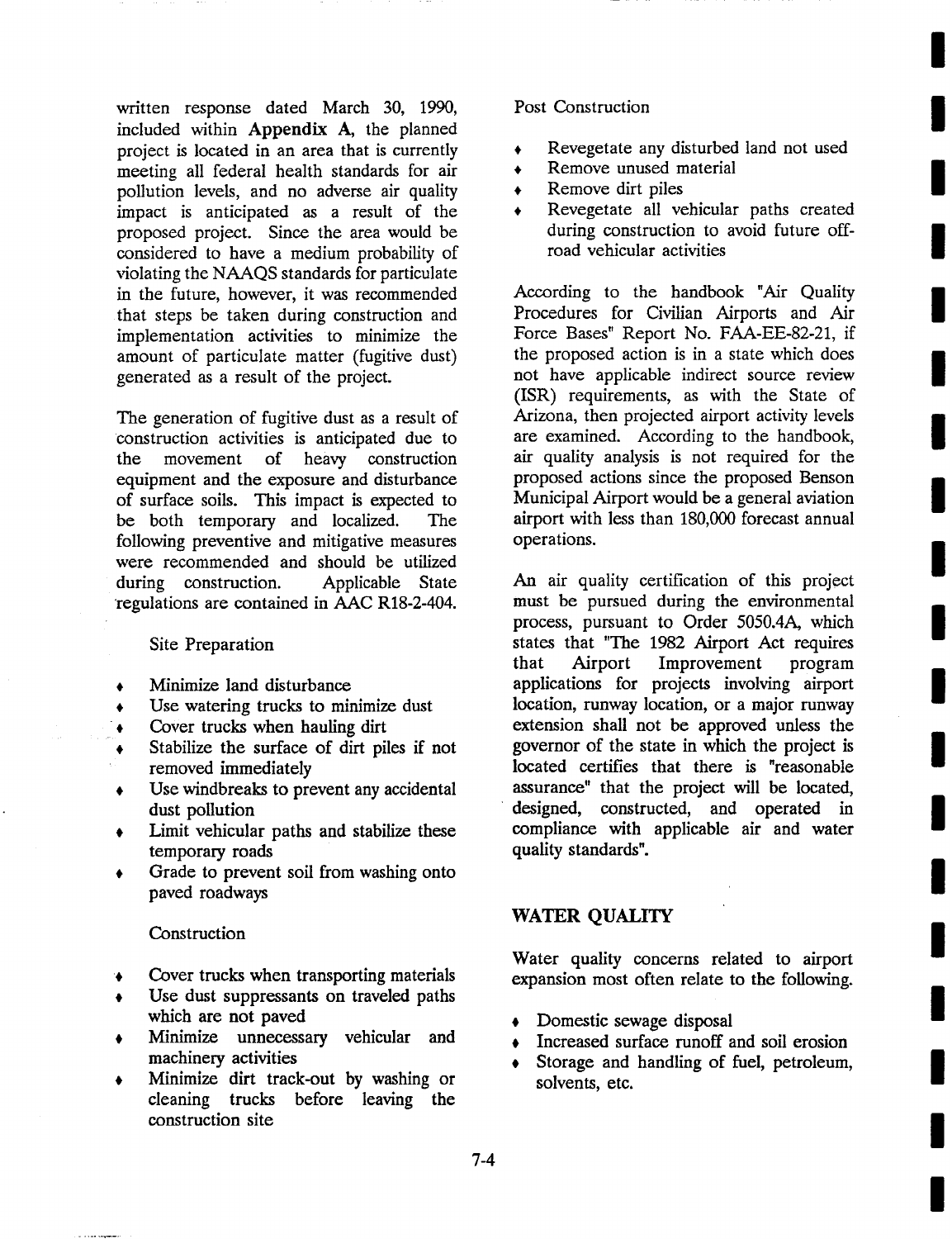A water quality certificate for this project must be pursued during the formal Environmental Assessment process, pursuant to Order 5050.4A, which states that "The 1982 Airport Act requires that Airport Improvement Program applications for projects involving airport location, runway location, or a major runway extension shall not be approved unless the governor of the state in which the project is located certifies that there is "reasonable assurance" that the project will be located, designed, constructed and operated in compliance with applicable air and water quality standards.

**I** 

**I** 

**I** 

**I** 

**I** 

**I** 

**I** 

**I** 

**I** 

**I** 

**I** 

**I** 

**I** 

**!** 

**I** 

**I** 

**I** 

**I** 

**I** 

Initial plans for the proposed Benson Municipal Airport include the installation of a septic system, since the costs needed to extend sanitary sewer lines to the site or purchase an on-site treatment facility would be prohibitive. It is anticipated that the quantity of sewage that would be generated by the proposed project activities could easily be handled with a septic system. The design and location of the septic system should take into consideration the presence of designated floodplain and existing natural washes or arroyos. The future potential to connect to a sanitary sewer system would be dependent on the level of use and the future proximity of these sanitary facilities.

Implementation of the proposed project will result in an increase in impermeable surfaces and a resultant increase in surface runoff for both landside and airside facilities. The proposed development might have short-term effects on water quality, particularly suspended sediments, during and shortly after precipitation events in the construction phase. Recommendations established in FAA Advisory Circular 150/5370-10 Standards for Specifying Construction of Airports, item P-156, Temporary Air and Water Pollution, Soil Erosion and Siltation Control will be incorporated in project design specifications to further mitigate potential impacts. These standards include temporary measures to control water pollution, soil erosion, and siltation through the use of berms, dikes,

dams, sediment basins, slope drains, and other control devices (see section on Construction Impacts). Due to the rough topography of the area selected, it will be especially important to minimize and control erosion activities.

Spills, leaks and other releases to the environment of hazardous substances are often a concern at airports due to fuel storage, fueling activities and maintenance of aircraft. Stormwater flowing over impermeable surfaces may pick up petroleum product residues, and, if not controlled, transport them off site. Perhaps the most crucial concern would be spills or leaks of substances that could filter through the soil and contaminate groundwater resources. Federal and State laws and regulations have been established to safeguard these facilities and activities. These regulations include standards for underground tank construction materials and the installation of leak or spill detection devices. The fuel requirements for the initial period of airport development could more effectively be accommodated by the use of a fuel truck, rather than the construction of an underground tank. As growth of activity is experienced, storage expansion would be necessary. Based on the Facility Requirements analysis conducted for this study, future fuel storage needs by the end of the 20 year planning period would likely total roughly 20,000 gallons per month. Fuel tanks and other material storage areas will be designed for compliance with applicable laws and regulations.

# DEPARTMENT OF TRANSPORTATION ACT, SECTION 4(F) LANDS

Paragraph 47e, FAA Order 5050.4A provides the following.

 $(7)(a)$  "Section  $4(f)$  provides that the Secretary shall not approve any program or project which requires the use of any publicly-owned land from a public park,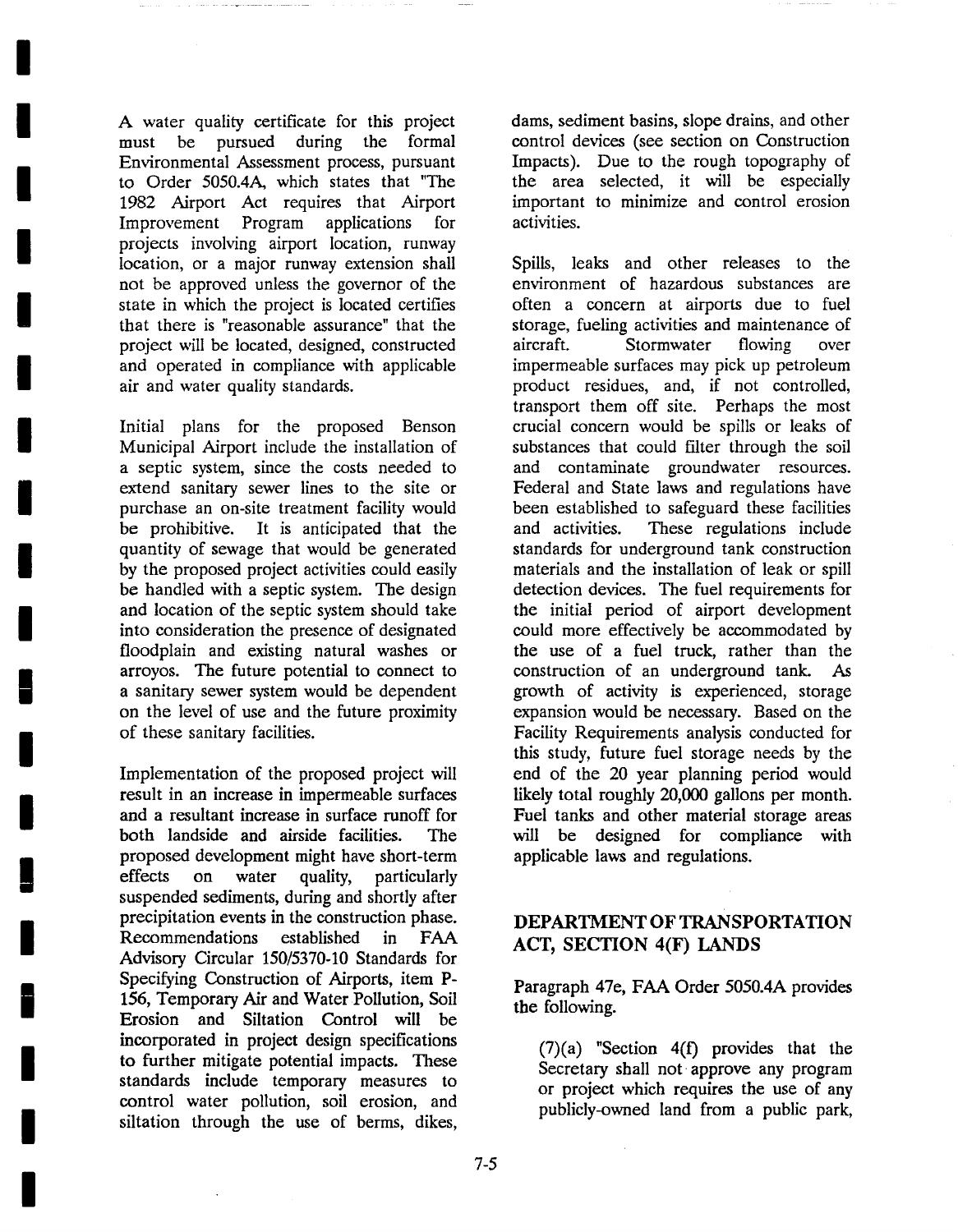recreation area, or wildlife and waterfowl refuge of national, state or local significance, or any land from an historic site of national, state or local significance as determined by the officials having jurisdiction thereof unless there is no feasible and prudent alternative to the use of such land and such program includes all possible planning to minimize harm."

(7)(b) ..."When there is no physical taking but there is the possibility of use of or adverse impacts to section 4(f) land, the FAA must determine if the activity associated with the proposal conflicts with or is compatible with the normal activity associated with this land. The proposed action is compatible if it would not affect the normal activity or aesthetic value of a public park, recreation area, refuge, or historic site. When so construed, the action would not constitute use and would not, therefore, invoke Section 4(f) of the DOT Act."

A written response to the first agency coordination letter from the National Forest Service (US Department of Agriculture), signed by James Abbott, Forest Supervisor for the Coronado National Forest, states that the Coronado National Forest lands and resources would not be adversely affected by implementation of the project at the sites considered. According to this response, of the sites considered (A, C, D, H and I), Site A was the only site considered to have the potential to impact the wilderness values of lands in the Rincon Mountains and those near the Saguaro National Monument. No response was received regarding the second letter (F1). As with all other sites except A, the use of Site F1 is not expected to adversely affect Coronado National Forest lands.

There are no Section  $4(f)$  facilities located at or adjacent to the site proposed for the development of the Benson Municipal Airport. Based on the location of Site F1, no

impacts to Section 4(f) lands are anticipated as a result of the proposed development.

# HISTORIC, ARCHITECTURAL, ARCHAEOLOGICAL AND CULTURAL RESOURCES

The Arizona State Historic Preservation Officer was contacted regarding the potential presence of cultural resources within the area of the proposed development. Their written response states that "the likelihood appears fairly good that cultural resources may be located within the different proposed project areas. The newest location near Cornfield Canyon may be especially sensitive insofar as cultural resources are concerned."

"Therefore, it is my recommendation that the project areas be surveyed by a qualified archaeologist to locate and evaluate any existing cultural remains." Once the survey is completed, a copy of the report should be sent to the SHPO office for review and comment.

Should archaeologic resources be encountered during preconstruction or construction activities, work should cease in the area of the discovery and the SHPO be notified immediately, pursuant to 36 CFR 800.11. A statement to this effect should be included in any contractual agreement for airport construction.

### BIOTIC COMMUNITIES

As part of this environmental evaluation, the U.S. Department of the Interior, Fish and Wildlife Service (USFWS), the Arizona Game and Fish Department (AG&F) were contacted to request information regarding potential impacts to wildlife, plants and native habitat as a result of the proposed project. Both agencies were asked whether there were any known threatened or endangered species other species of special significance know to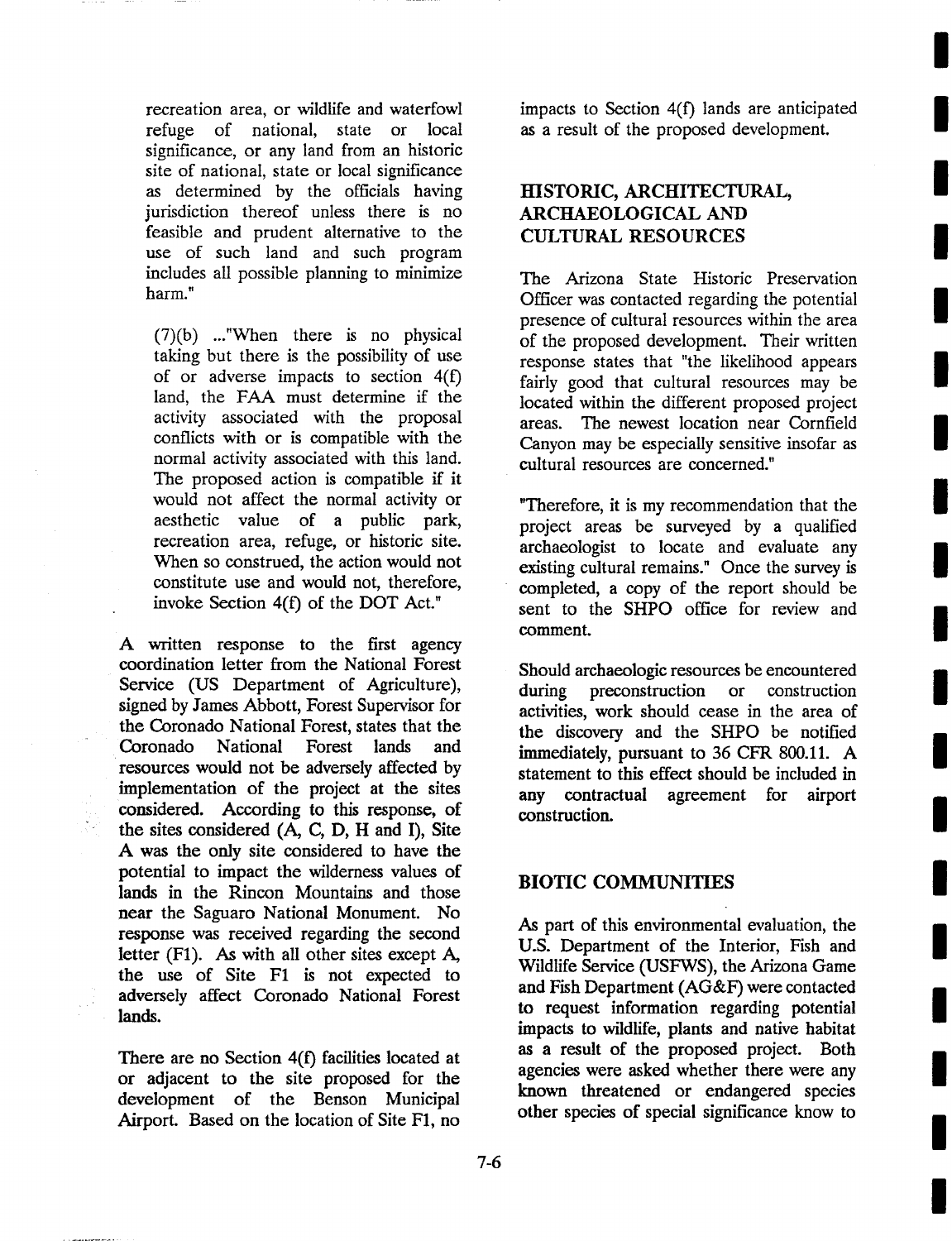exist in the area of the project. Information specifically related to threatened and endangered species is discussed in the following section, Endangered and Threatened Species of Flora and Fauna. Correspondence from these agencies is included in Appendix A.

**I** 

**I** 

**I** 

**I** 

**I** 

**I** 

**I** 

**I** 

**1** 

**I** 

**I** 

**I** 

**I** 

**I** 

**I** 

**I** 

**I** 

**I** 

**I** 

The proposed site area is considered desert scrub vegetation, including creosotebush, yucca, white-thorn and other plant types. Three miles to the east is the San Pedro River Valley. This valley supports riparian plant communities of exceptionally high densities of both resident and migratory birds. According to a response from the Arizona Game and Fish Department, the potential for bird strikes may be of concern, however, the sites considered are located a sufficient distance away from the river to limit this potential.

# THREATENED AND ENDANGERED SPECIES OF FLORA AND FAUNA

The written response from the USFWS states "The Service recognizes the potential existence of two species of concern in the project area. The Federally listed endangered Sanborn's long-nosed bat (Leptonycteris sanborni), and the desert tortoise [Gopherus]  $(=\underline{\text{Xerobates}})$  agassizii] Sonoran population, which is a candidate category two species currently under petition for listing as threatened or endangered," may be located in the area. The USFWS recommends that a survey be conducted to look for signs of or the presence of these two species, with specific notation for the presence of agave or saguaro plant species which are important food resources for Sanborn's long-nosed bat. A copy of the survey results should be forwarded to the USFWS, Phoenix office, for their review.

According to a letter from the AG&F Department, they have no records of any known Federal or State listed threatened or endangered species in the project area.

# COASTAL MANAGEMENT PROGRAM AND COASTAL BARRIERS

The proposed Benson Municipal Airport is not located within the jurisdiction of any State Coastal Management Program. The Coastal Zone Barrier resources system consists of undeveloped coastal barriers along the Atlantic and Gulf Coasts. These resources are well outside the sphere of influence of Benson and its vicinity, and do not apply to the proposed action.

# WILD AND SCENIC RIVERS

According to the River Mileage Classifications for Components of the National Wild and Scenic Rivers System, there are no rivers within Cochise County that are protected by the Wild and Scenic Rivers Act (PL-90-542) as amended.

Portions of the San Pedro River Valley, south of Benson, have been classified as a National Riperian Area, known as the *San Pedro River Riperian Management Area.* The portion of the San Pedro River Valley included within this Management Area is located nine miles to the south of, and seven miles east of, the proposed airport site. No impacts to this resource are anticipated as a result of the proposed action.

#### WETLANDS

No wetlands would be impacted by the development of the proposed Benson Municipal Airport.

### FLOODPLAIN

Federal Emergency Management Act (FEMA) maps were examined to identify designated 100 year floodplain areas within the proposed project or immediate vicinity. In addition, representatives of the Cochise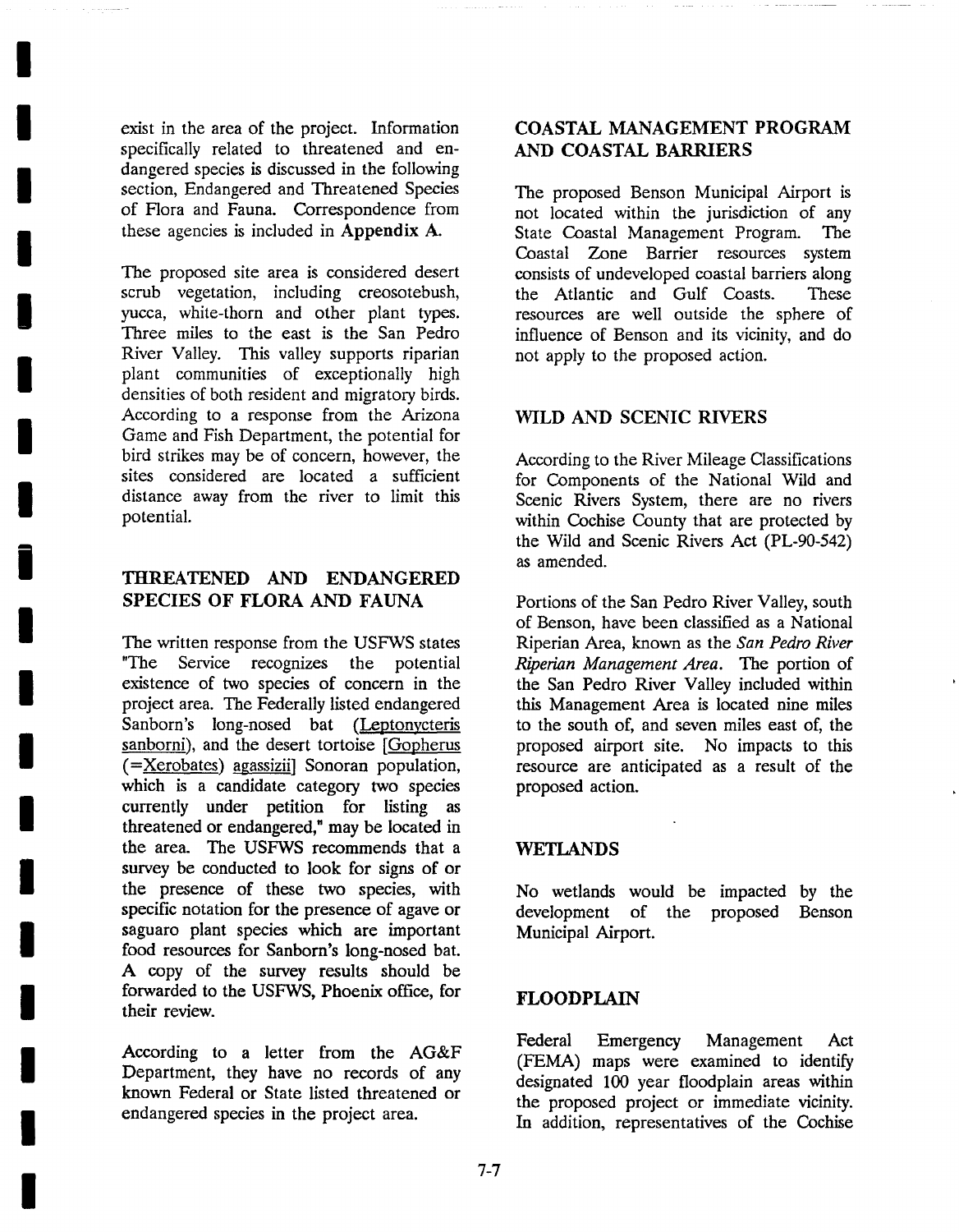County Flood Control District were contacted to determine any floodplain or drainage concerns related to the proposed project.

The maps provided by Cochise County identify areas of floodplain, and areas of shallow sheetflow. The two most significant washes identified on the County map were Cornfield Canyon, located along the west end of the proposed runway, and Cadillac Wash, located along the east end of the proposed runway. Both washes flow generally from the southwest to the northeast. Several smaller volume washes also cross the site in this same general direction. In addition, areas subjected to sheet flow are also present over the proposed site.

According to the FEMA maps, Cornfield Canyon wash is designated as 100 year floodplain. No other areas in the vicinity of the site are designated on these maps. While construction of the initial and ultimate runway in the proposed location would not occur within the areas designated as 100 year floodplain, care must be taken in construction and design to control stormwater runoff volumes and preserve water quality. Mitigation measures related to these concerns are presented in the Construction section of this chapter.

According to a response from the Department of the Army, Los Angeles District, Corps of Engineers, any work to be completed within waters of the United States might require a permit under Section 404 of the Clean Water Act or Section 10 of the Rivers and Harbors Act. Based on the information available at this time and the preliminary layout proposed, it is not anticipated that Section 404 or Section 10 permits will be required for the proposed action. Due to the project's proximity to floodplain areas, it will be necessary, however, to provide documentation to the Corps of Engineers that clearly describes the area and extent of the proposed work so that they can make the official determination.

# **FARMLAND**

Construction of the proposed new airport would occur in an area currently used for the grazing of livestock. No cultivated farmland exists within the site or adjacent areas.

Since prime and unique farmland in the State of Arizona includes, by definition, only land that is currently being irrigated, no land of this designation would be impacted by the proposed action.

# **ENERGY SUPPLY**  AND NATURAL RESOURCES

There are no existing energy production or supply facilities that would be affected by the proposed project and no impacts are anticipated on the development of energy resources.

A slight increase in energy demand will likely occur as a result of the proposed project. Additional electricity will be needed for taxiway and parking area lighting, a terminal, FBO building, and parking lot lighting. This increase in electrical demand is not expected to be significant.

In addition to this electric demand, expenditures of manpower, fuel, electricity, chemicals, water and other forms of energy will be necessary to construct the improvements and to provide for maintenance and operation of the facilities.

The use of nonrenewable resources is considered to be an irreversible impact, since these resources are only renewable over long periods of time. Commitments of these resources must be made in order to allow for continued maintenance and operation of the facilities proposed in the Master Plan.

While traffic is likely to increase on Ocotillo Road as a result of the use of the proposed new airport, based on the forecasted levels of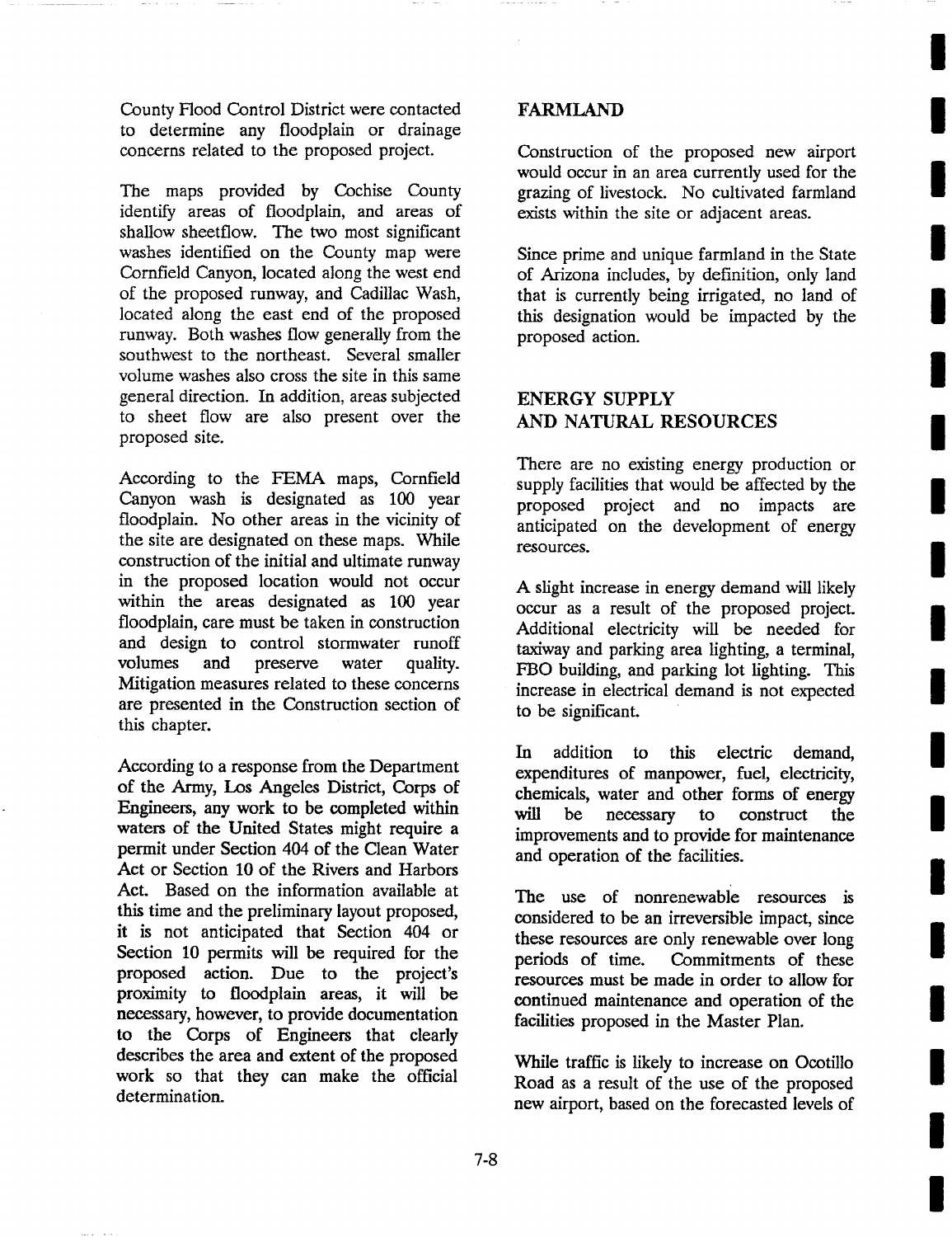use, increases in traffic are not expected to be significant.

### LIGHT EMISSIONS

**I** 

**I** 

**I** 

**!** 

**I** 

**I** 

**I** 

**I** 

**i** 

**I** 

**I** 

**I** 

**I** 

**I** 

**I** 

**I** 

**I** 

**I** 

**I** 

The proposed lighting improvements for the short and midterm development include Medium Intensity Runway Ligthing and a Precision Approach Path Indicator (PAPI-2). In the long term, improvements would include Medium Intensity Taxiway Lighting (MITL) and Runway End Identification Lights (REIL) on each runway. It is also anticipated that light poles would eventually be installed within the automobile parking areas.

Due to the limited nature of light generating equipment proposed and the distance from existing residential structures, the proposed improvements are not expected to result in a significant increase in light emission impacts. If problems do materialize, they can be handled on a case-by-case basis by shielding or adjusting the angle of the lighting.

To reduce potential impacts associated with project lighting, the use of low pressure sodium lights is recommended for all public automobile parking areas and driveways.

#### SOLID WASTE

An increase in the generation of solid waste as a result of the proposed action will be slight. The City of Benson will be responsible for the collection and proper disposal.

#### CONSTRUCTION IMPACTS

Construction activities have the potential to create temporary environmental impacts at the airport. These impacts will primarily relate to noise resulting from heavy construction equipment, fugitive dust emissions resulting from construction activities, and potential impacts on water

quality from runoff and soil erosion from exposed surfaces.

A temporary increase in particulate emissions and fugitive dust may result from construction activities. The use of temporary dirt access roads would increase the generation of particulate. Dust control measures, such as the watering of exposed soil areas (see section on Air Quality), will be implemented to minimize this localized impact. Any necessary clearing and grubbing of construction areas will be conducted in sections or sequenced to minimize the amount of exposed soil at any one time. All vehicular traffic will be restricted to the construction site and established roadways.

Temporary dikes, basins and ditches will be utilized with each phase of construction to control erosion and sedimentation, and prevent degradation of off-airport surface water quality. After construction is complete, slopes and denuded areas will be reseeded to aid in the vegetation process. Provisions of Advisory Circular *150/5370/10A* Standards for Specifying Construction of Airport, Temporary Air and Water Pollution, Soil Erosion, and Siltation Control will be incorporated into all project specifications.

Effects of construction are generally short term and localized. With implementation measures, impacts related to construction of the proposed project are not expected to be significant.

#### PUBLIC AND AGENCY INPUT

An analysis was made of the proposed project's consistency with objectives of federal, regional, state and local land use plans, policies and controls for the area concerned. To this end, various environmental and planning agencies were contacted in writing and by telephone to solicit general and site specific comments regarding the proposed site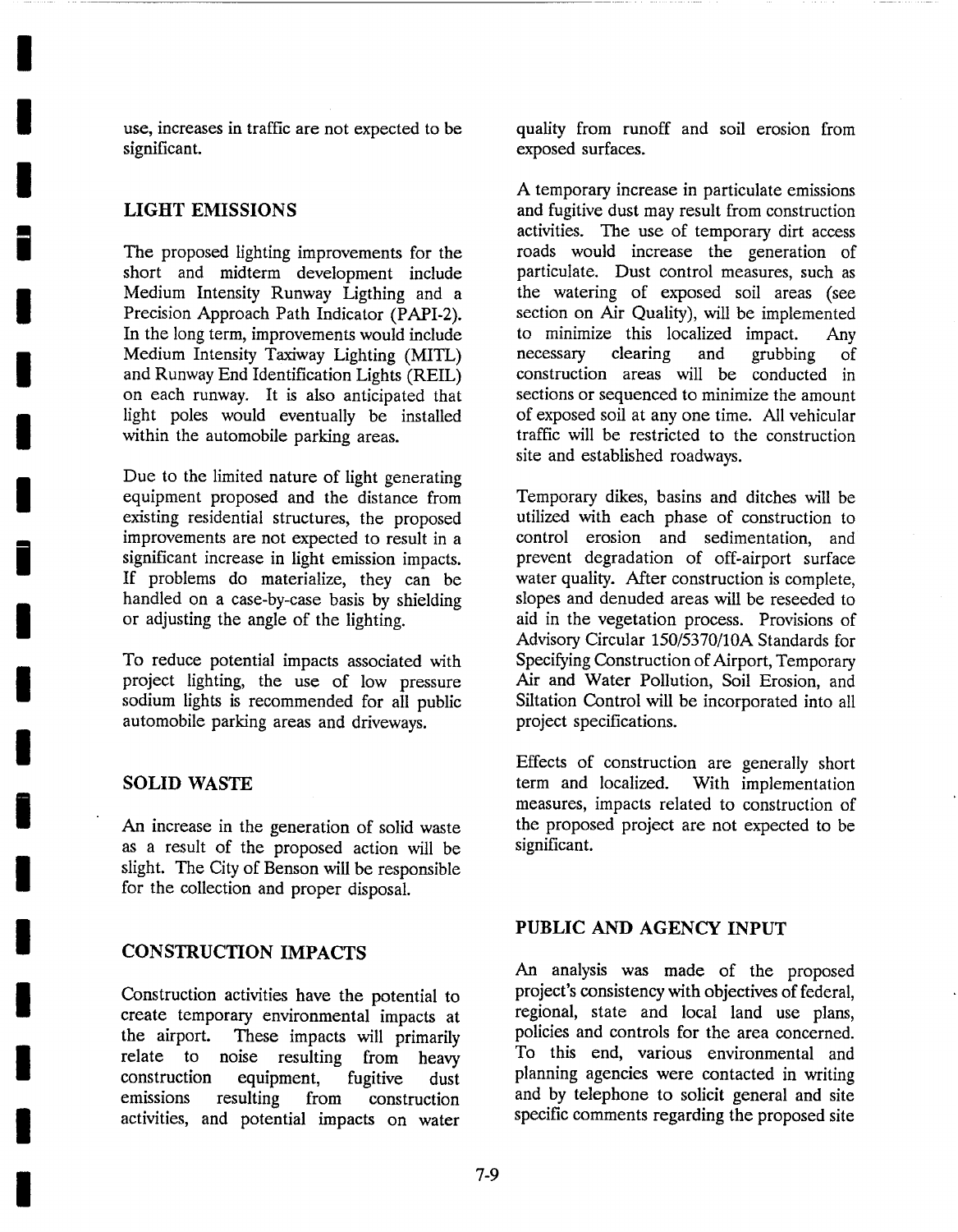of the new Benson Municipal Airport. All written responses received from these agencies, as well as interested citizens, are included in Appendix A.

Since the project is currently within the jurisdiction of Cochise County, consultation with County Planning representatives was completed at critical intervals of the site selection and master plan study process. The zoning for Site F1 is currently classified as RU-4, a rural residential zoning.

This consultation related to two main objectives: to select an airport site compatible with existing and planned land uses, and to encourage the development of compatible land use zoning around the airport to protect from the future encroachment of incompatible uses, particularly in areas that would be subjected to increased noise exposure. No specific concerns were expressed from the County Planning staff regarding the proposed Site F1, and according to Jody Klein, Planning Director, the airport would be considered consistent with the County's future land use plans.

In addition to agency coordination activities, the public was given the opportunity to provide input throughout the process. All meetings held with the Airport Planning Advisory Committee (PAC), as well as all presentations to the Benson City Council, were open to the public. Two of these meetings, specifically those held in order to select the proposed site, were formatted to be public hearings and were scheduled and advertised in accordance with the City's pubic hearing requirements. Written correspondence received from individuals with regard to the site selection or master plan process are included in Appendix A. The primary issues which surfaced at the two public hearings are summarized below.

Concerns related to the potential economic and environmental impacts to

the area with the implementation of the proposed new airport.

- , Concerns related to property value with the construction of the airport.
- , Costs of airport to City. Is it worth the jobs that will be generated?
- Would the airport be incorporated, and if so, would adjacent land owners also be incorporated?
- , What is the largest size of aircraft that would be anticipated at the new airport?
- , What future jobs would be created?
- Will the City conduct a public opinion survey to determine residents desires for such a facility?
- How would the proposed airport affect current land uses such as livestock grazing, horse breeding and adjacent residential development?
- How will the City pay their local share of the costs? Will they issue bonds, raise taxes?
- , Concern that other important City expenditures would have to be postponed.
- , Airport is needed to encourage industry, jobs and tourism in the area.
- , Airport is needed to facilitate growth.
- Airport is good investment for community. Dollars spent by City are small compared to overall return.
- , Airport construction will bring new dollars into community.

The development of the proposed Benson Municipal Airport is consistent with the